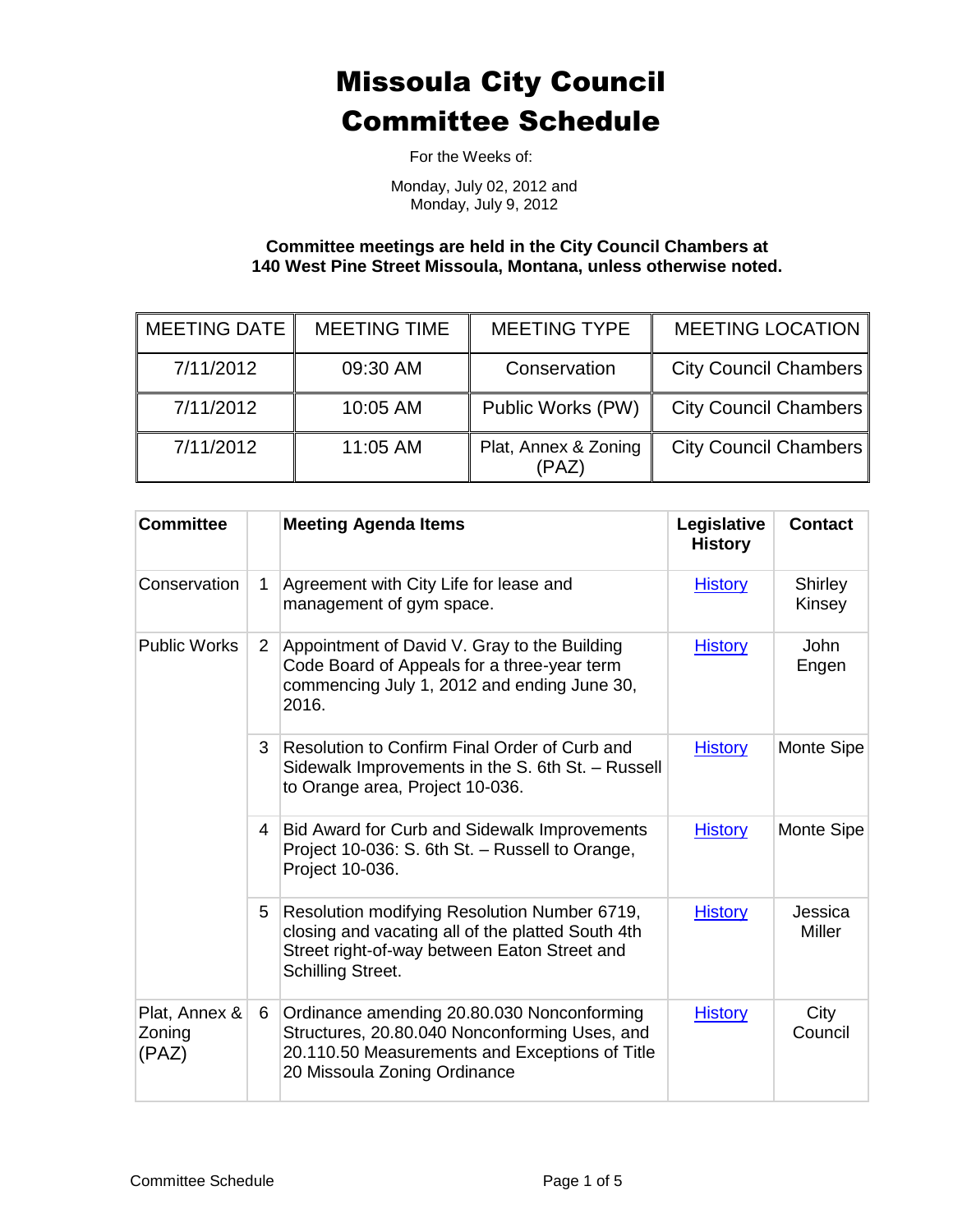For the Weeks of:

Monday, July 02, 2012 and Monday, July 9, 2012

*The following items have been referred to City Council committees, but the committees will not discuss them in the coming week:*

| <b>Committees</b>     |                | <b>Held Agenda Meeting Items</b>                                                                                                                                                                                                                                                         | Legislative<br><b>History</b> | <b>Contact</b>     |
|-----------------------|----------------|------------------------------------------------------------------------------------------------------------------------------------------------------------------------------------------------------------------------------------------------------------------------------------------|-------------------------------|--------------------|
| Admin &<br>Finance    | 1              | Journal vouchers                                                                                                                                                                                                                                                                         | <b>History</b>                |                    |
|                       | $\overline{2}$ | Council rules to change the Council's regular<br>meeting schedule to two meetings per month.                                                                                                                                                                                             | <b>History</b>                | Marty<br>Rehbein   |
|                       | 3              | Budget transfers.                                                                                                                                                                                                                                                                        | <b>History</b>                |                    |
|                       | 4              | Disposition of surplus City land.                                                                                                                                                                                                                                                        | <b>History</b>                | Nancy<br>Harte     |
|                       | 5              | Review the City's current policy for charging the<br>public for various City-produced documents.                                                                                                                                                                                         | <b>History</b>                | Dave<br>Strohmaier |
|                       | 6              | Review Missoula's insurance experience,<br>particularly work comp; propose improvements if<br>warranted.                                                                                                                                                                                 | <b>History</b>                | <b>Ed Childers</b> |
|                       | 7              | Updates to the City Council rules.                                                                                                                                                                                                                                                       | <b>History</b>                | <b>Bob Jaffe</b>   |
| Conservation          | 8              | Discuss the City's strategy to complete a<br>boundary survey of Greenough Park.                                                                                                                                                                                                          | <b>History</b>                | Dave<br>Strohmaier |
|                       | 9              | An amendment to the agreement with Territorial<br>Landworks, Inc. (TLI) in an amount not to exceed<br>\$136,702.37 for professional services, including<br>engineering, surveying, and construction<br>management for Project #PR 08-02 GCT, Grant<br>Creek Trail, CTEP #STPE 8199(105). | <b>History</b>                | Dave Shaw          |
| Comm. of the<br>Whole | 11             | Discuss with University of Montana officials in<br>charge of housing development and planning their<br>plans for accommodating students and how they<br>might share the burden of Missoula's affordable<br>housing and low vacancy rates.                                                | <b>History</b>                | Caitlin<br>Copple  |
|                       |                | 12 Updates from Council representatives on the<br>Health Board, Community Forum, Transportation<br>Policy Coordinating Committee, other boards and<br>commissions as necessary. (Ongoing)                                                                                                | <b>History</b>                |                    |
|                       |                | 13 Joint meeting of the Mayor, City Council and<br>County Commission; a facilitated quarterly OPG<br>review as directed in the Interlocal Agreement.                                                                                                                                     | <b>History</b>                | Mayor<br>Engen     |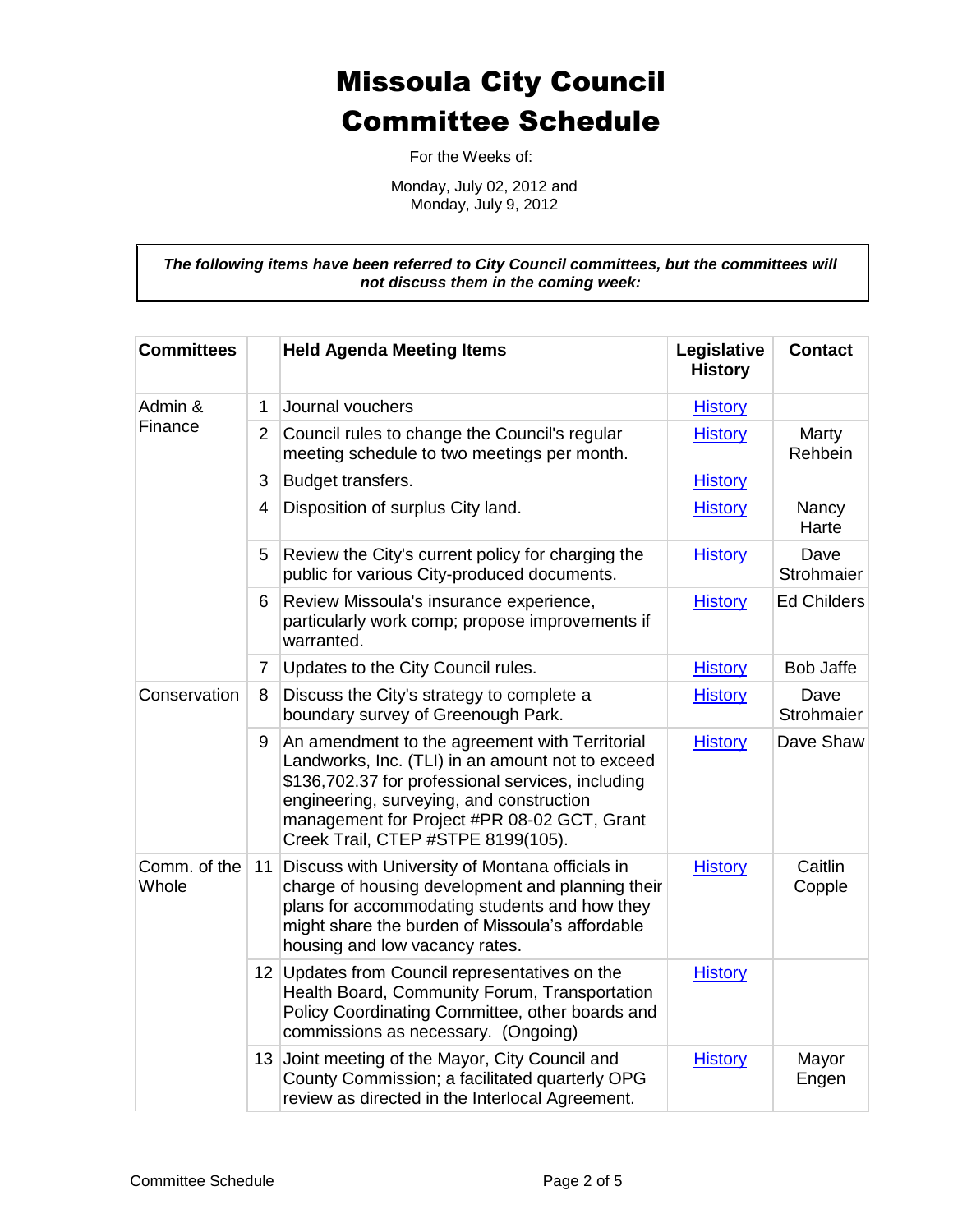For the Weeks of:

Monday, July 02, 2012 and Monday, July 9, 2012

|                         |    | 14 Examination of Office Planning and Grants.                                                                                                                                                                                                                                                                                                                                                                                                                                                                                                                                                                                                                                                                                                                                                                                                                                                                                                                                                                     | <b>History</b> | Lyn<br>Hellegaard        |
|-------------------------|----|-------------------------------------------------------------------------------------------------------------------------------------------------------------------------------------------------------------------------------------------------------------------------------------------------------------------------------------------------------------------------------------------------------------------------------------------------------------------------------------------------------------------------------------------------------------------------------------------------------------------------------------------------------------------------------------------------------------------------------------------------------------------------------------------------------------------------------------------------------------------------------------------------------------------------------------------------------------------------------------------------------------------|----------------|--------------------------|
|                         |    | 15 Discuss OPG reorganization proposal with<br>Department Heads.                                                                                                                                                                                                                                                                                                                                                                                                                                                                                                                                                                                                                                                                                                                                                                                                                                                                                                                                                  | <b>History</b> | Marilyn<br><b>Marler</b> |
|                         |    | 16 Propose the City Council be a member unit of the<br>Missoula Chamber of Commerce.                                                                                                                                                                                                                                                                                                                                                                                                                                                                                                                                                                                                                                                                                                                                                                                                                                                                                                                              | <b>History</b> | <b>Dick</b><br>Haines    |
|                         |    | 17 City Council Strategic Planning Session.                                                                                                                                                                                                                                                                                                                                                                                                                                                                                                                                                                                                                                                                                                                                                                                                                                                                                                                                                                       | <b>History</b> | Marilyn<br>Marler        |
| Plat, Annex &<br>Zoning |    | 18 Direct OPG Staff to draft an amendment revising<br>the accessory dwelling unit (ADU) provisions of<br>Title 20 with the following provisions and to refer<br>the amendment to the Planning Board for review:<br>Revise Chapter 20.45 Missoula Municipal Code<br>entitled, "Accessory Uses and Structures" to allow<br>ADUs by right in all zoning districts that allow<br>residential uses where one of the dwelling units is<br>owner - occupied; revise Chapter 20.60 Missoula<br>Municipal Code to reduce required parking to one<br>parking space for a second primary dwelling unit<br>on a parcel that contains no more than two<br>dwelling units, totaling three required parking<br>spaces for the two units. This would apply to two<br>single detached units or a two-unit house. OPG<br>staff is directed to draft these changes as text<br>amendments to Title 20 and to include a finding of<br>fact and conclusion of law in the staff report<br>indicating the amendments are text amendments. | <b>History</b> | Alex Taft                |
|                         |    | 19 Ordinance amending Title 20 clarifying that<br>amendments authorizing accessory uses or<br>conditional uses are considered text<br>amendments.                                                                                                                                                                                                                                                                                                                                                                                                                                                                                                                                                                                                                                                                                                                                                                                                                                                                 | <b>History</b> | <b>Bob Jaffe</b>         |
|                         |    | 20   Annexation, (see separate list at City Clerk's<br>Office for pending annexations) (Ongoing in<br>committee)                                                                                                                                                                                                                                                                                                                                                                                                                                                                                                                                                                                                                                                                                                                                                                                                                                                                                                  | <b>History</b> |                          |
|                         | 21 | South Russell Fee Waiver                                                                                                                                                                                                                                                                                                                                                                                                                                                                                                                                                                                                                                                                                                                                                                                                                                                                                                                                                                                          | <b>History</b> | <b>Bob Jaffe</b>         |
|                         |    | 22 Consider an amendment to Title 20 clarifying that<br>amendment authorizing accessory uses or<br>Conditional uses are considered text<br>amendments.                                                                                                                                                                                                                                                                                                                                                                                                                                                                                                                                                                                                                                                                                                                                                                                                                                                            | <b>History</b> | Bob Jaffe                |
|                         |    | 23 Amend Article 7. Error Corrections and<br>Adjustments to the subdivision regulations to                                                                                                                                                                                                                                                                                                                                                                                                                                                                                                                                                                                                                                                                                                                                                                                                                                                                                                                        | <b>History</b> | Jon Wilkins              |